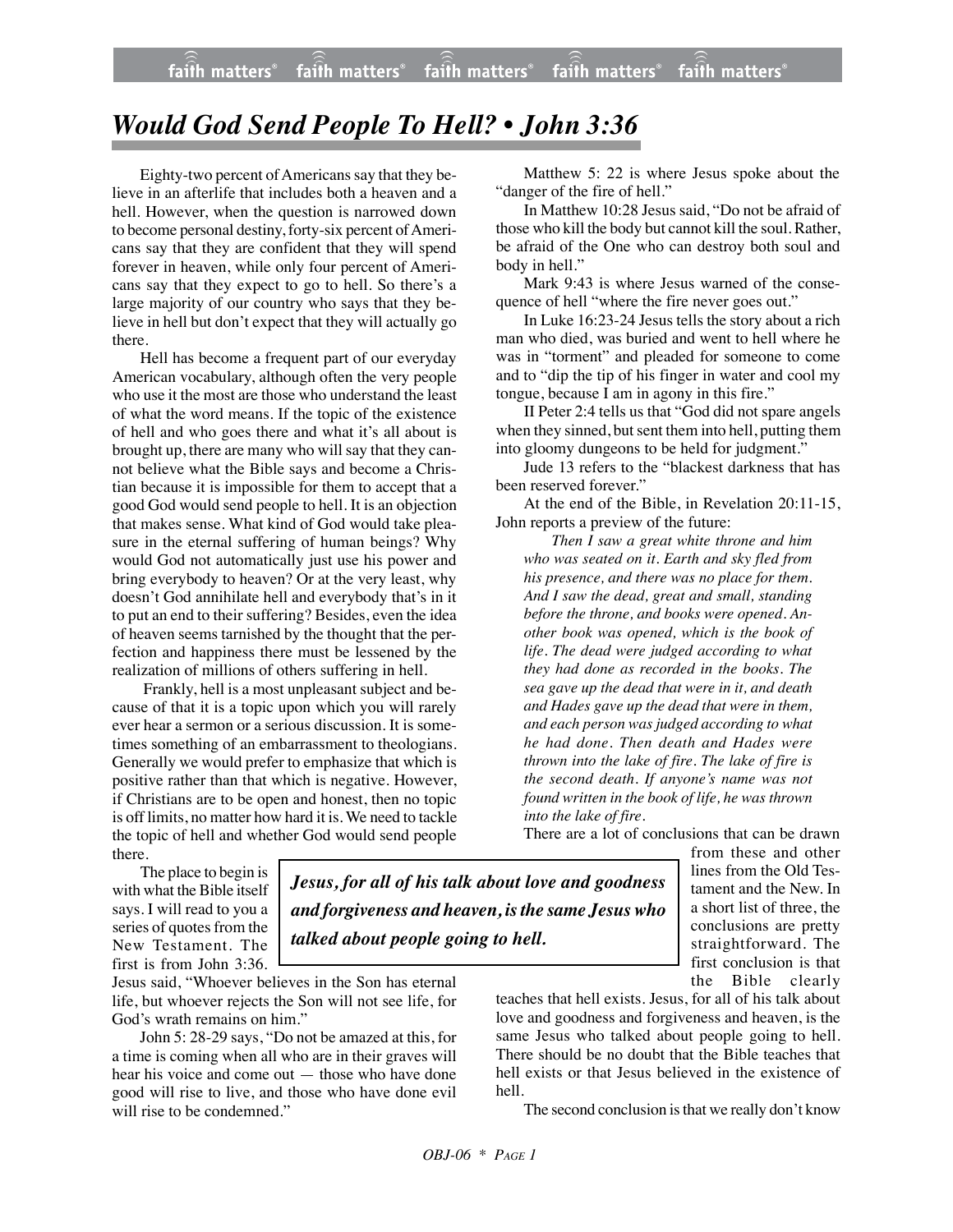a lot of details. The language of the Bible communicates that hell is a terrible and a miserable place for evil people, but we don't really know exactly what it is like. The words that are used to describe hell in the Bible are metaphors. They are comparisons to our everyday vocabulary and experience. The Bible uses symbolic rather than literal descriptions.

For example, Matthew 5:22 refers to the "fire of hell," but Jude 13 speaks of the "blackest darkness" of

hell. We would say that in our experience where there is fire, there is light, and where there is black as darkness, there is no light. Both are figures of speech to describe something that is awful. The point of the Bible is not that we

imagine literal darkness, a bottomless pit or a lake of fire. The point of the Bible is that hell is more awful than the combination of the worst of words that we have in our vocabulary.

A third conclusion is that hell, in it's definition and in it's essence, is separation from God. Hell is a bad place. Hell is awful. Our word "hell" comes from a Hebrew word *Gehenna*. It has an interesting history. *Gehenna* actually is a place in the valley of Hinnom just south of the city of Jerusalem. In very ancient times before the Hebrew people took over Jerusalem and Palestine it was the location of the altar to the god Molech where pagan people sacrificed their own children. That was a most abominable practice to Jews. Perhaps that was in part why in later centuries *Gehenna* or the valley of Hinnom was where Jerusalem's garbage was dumped and burned. The constant flames and smoke made it an ugly, uninviting, smelly, terrible place. For the Hebrew people it was about as far distant as they could imagine from the temple in Jerusalem, but even farther distant from God.

No one was suggesting that bad people were literally put in that particular garbage dump, but rather it was understood that after death eternity was to be spent by sinners in a place that was as bad and godless as any place could possibly be. And they called that place *Gehenna*.

But the existence of hell may not be the most important concern. Our primary concern probably is and probably should be — who goes to hell and how they get there.

Certainly God does not want us humans to go to hell. There is never a hint within the Bible that God takes any pleasure in that kind of destiny for any person. Rather, the picture that is painted in the Bible is of a God who not only hates sin but a God who hates hell. In fact explicitly in II Peter 3:9 we are told that God does not want anyone to perish but that he wants everyone to repent and to go to heaven.

God initially created us all to be his friends and to be his followers, and God's love for us is repeatedly declared within the Bible. We are described as his children. We are to call him our Father. Like any good Father, he desires the very best for those who are his sons and daughters and certainly does not want any-

thing bad to happen to any of his children.

But while that is true, it is also true that there are aspects of God which require there to be a hell. God is a holy God. He has nothing to do with sin; he is distant from it. If we were to

compare it to our human experience, we would say that God is allergic to sin — he just can't be around it. Therefore, there must be an alternative to heaven for those who insist on holding on to their sin. Initially hell was to be the destination of Satan and the other defectors from heaven who did not want to follow God. Hell is the opposite of heaven — the alternative destination.

When God created us to be his friends and his followers, he also created us to make human choices. He did not design us to be robots who are programmed to love him and to be controlled in every detail by his prior design. God gave us the choice to love him or to hate him, to be good or evil. That choice necessitates hell. Otherwise God would have to impose his will upon us all. He would have to make us go to heaven, make us love him, make us not make bad choices.

Never let it be thought that God wants anyone in hell. In fact it is the exact opposite of God's intent and design and God's very best for us. He does not want anyone in hell and that is precisely the content of the gospel of Jesus Christ. In order to avoid hell, he sent his one and only Son. He made the ultimate intervention, paid the ultimate price, gave the ultimate sacrifice.

As we try to put all of this together and understand it, we must be careful where we start with our thinking and where we are headed. It is a mistake to start with hell and then surmise what God is like. It is far better to begin with the clear character of God as presented in the Bible. For the Bible is quite explicit that God is good. He is kind. He is loving, but he is just. Whatever he does, it will be right because that's who God is.

To the extent that we have difficulty synthesizing God and hell, our fallback must always be to God and

*Never let it be thought that God wants anyone in hell. In fact it is the exact opposite of God's intent and design and God's very best for us. He does not want anyone in hell and that is precisely the*

*content of the gospel of Jesus Christ.*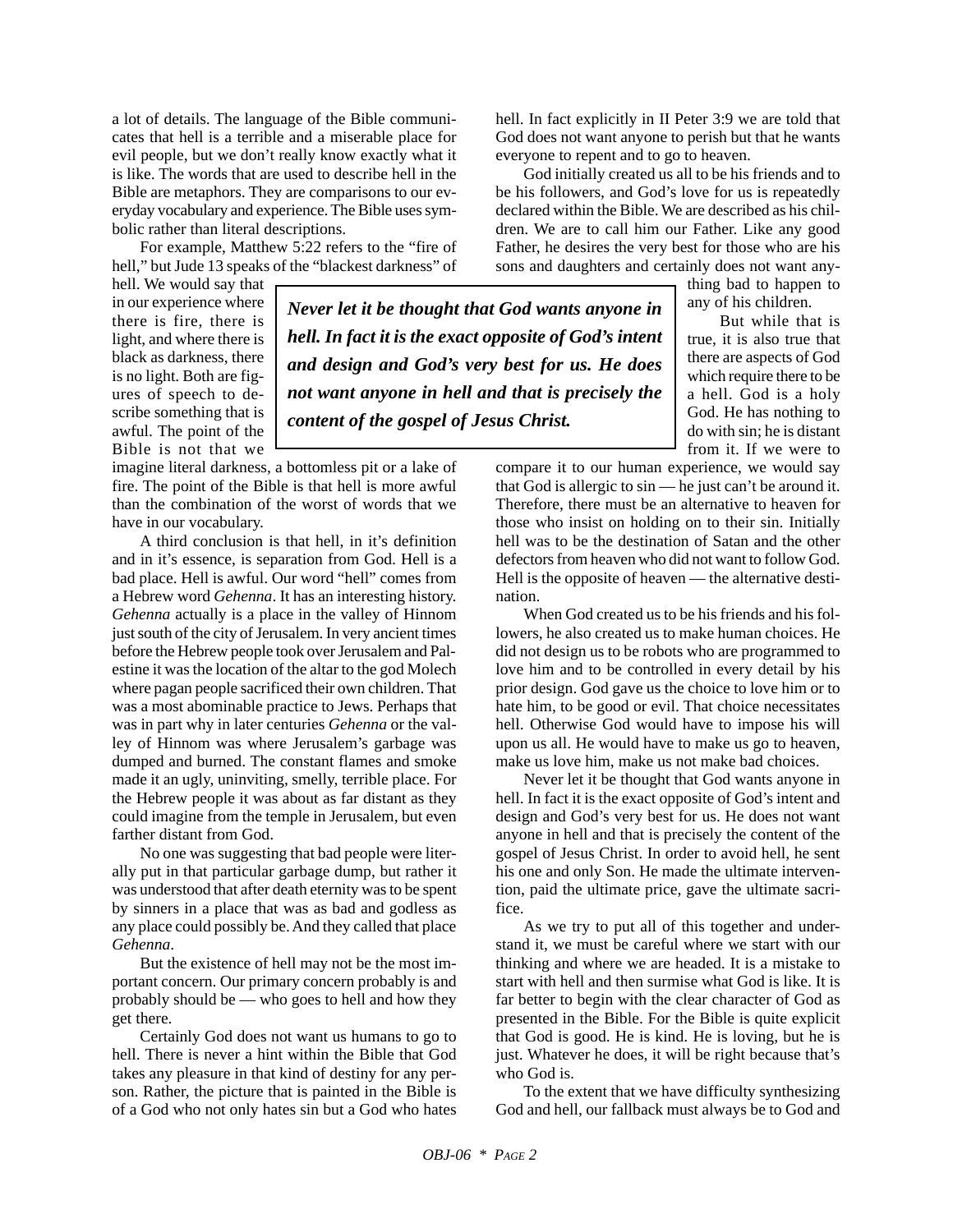who he is and the way he is, understanding and committing to him even if the picture is not fully clear.

When these pieces of the puzzle are put together, it leads us to the conclusion that hell is essentially a human choice. Not a human choice in that someone sits down and says, "Well, I suppose I've got to choose between heaven and hell and I would rather suffer in torment than go to heaven and be forever in bliss." Of course not. In fact, heaven and hell are really not the central elements of the choice at all. The central elements are whether we choose God and good or whether we choose sin and evil. It is out of these primary choices that the consequences then flow. The central issue is not heaven and hell. The central issue is the choice of God or sin.

Romans 1:20-32 talks about God giving people over to sin.

*Since the creation of the world God's invisible qualities — his eternal power and divine nature — have been clearly seen, being understood from what has been made, so that men are without excuse.*

*For although they knew God, they neither glorified him as God nor gave thanks to him, but their thinking became futile and their foolish hearts were darkened. Although they claimed to be wise, they became fools and exchanged the glory of the immortal God for images made to look like mortal man and birds and animals and reptiles.*

*Therefore God gave them over in the sinful desires of their hearts to sexual impurity for the degrading of their bodies with one another. They exchanged the truth of God for a lie, and worshipped and served created things rather than the Creator — who is forever praised. Amen.*

*Because of this, God gave them over to shameful lusts. Even their women exchanged natural relations for unnatural ones. In the same way the men also abandoned natural relations with women and were inflamed with lust for one another. Men committed indecent acts with other men, and received in themselves the due penalty for their perversion.*

Furthermore, since they did not think it worthwhile to retain the knowledge of God, he gave them over to a depraved mind, to do what ought not to be done. They have become filled with every kind of wickedness, evil, greed and depravity. They are full of envy, murder, strife, deceit and malice. They are gossips, slanderers, God-haters, insolent, arrogant and boastful; they invent ways of doing evil; they disobey their parents; they are senseless, faithless, heartless, ruthless. Although they know God's righteous decree that those who do such things deserve death, they not only continue to do these very things but also approve of those who practice them*.*

Repeated throughout this whole long section is this explanation that "God gave them over." Another way of saying it is that God let people go the way they insisted on going. God allows people to make their choices even if he hates the consequences of those choices.

It happens all the time. Men and women start drinking, gambling, doing drugs or working excessive hours until they alienate their families. The problem gets greater and greater until a husband or a wife and others try to intervene and offer them a choice. "You're going to have to choose between your addictive behavior and your family. You're going to lose everything if you continue down this path." Many chose to continue their bad behavior even at the price of losing spouse, children, house, job and everything. You might wonder why anybody would ever do that. Why would you ever give up that which is good and that which is best for that which is not good and which is the worst? Somehow in our choices we become blinded even to the terrible consequences and continue no matter what.

That is what sin does to our human relationship with God. People go farther and farther down the path until they would rather hold onto the sin and go to hell than give up the sin and turn to God and go to heaven. God allows that bad choice to be made. God "lets them go" or "gives them over" to the direction they have chosen.

Now you may say, "All right, that makes some measure of sense, but what I have trouble with is taking someone who has made awful choices repeatedly through 40, 50 or 90 years of life and then saying that the consequences for that comparatively short series of bad choices has to last forever and ever. Isn't that kind of extreme?"

Have you ever considered the possibility that the permanence of hell may be more the choice of those who are on the inside than of God who is on the outside? That the path that is chosen in this life grows stronger in the next life rather than weaker? It was the great English writer, C. S. Lewis, who observed that the door of hell is locked tightly; but if you look closely, it's locked from the inside not from the outside. In other words, the patterns set on earth continue and grow stronger and stronger after death. The choice against God becomes more and more adamant.

If all of this is so, we must say, if we are going to be correct, that it is not so much that God sends people to hell. It would be better to say that people put themselves in hell.

Does that then answer all of the questions? Of course it does not. God is complex and the issues of eternity are complex. We are dealing with an attempt